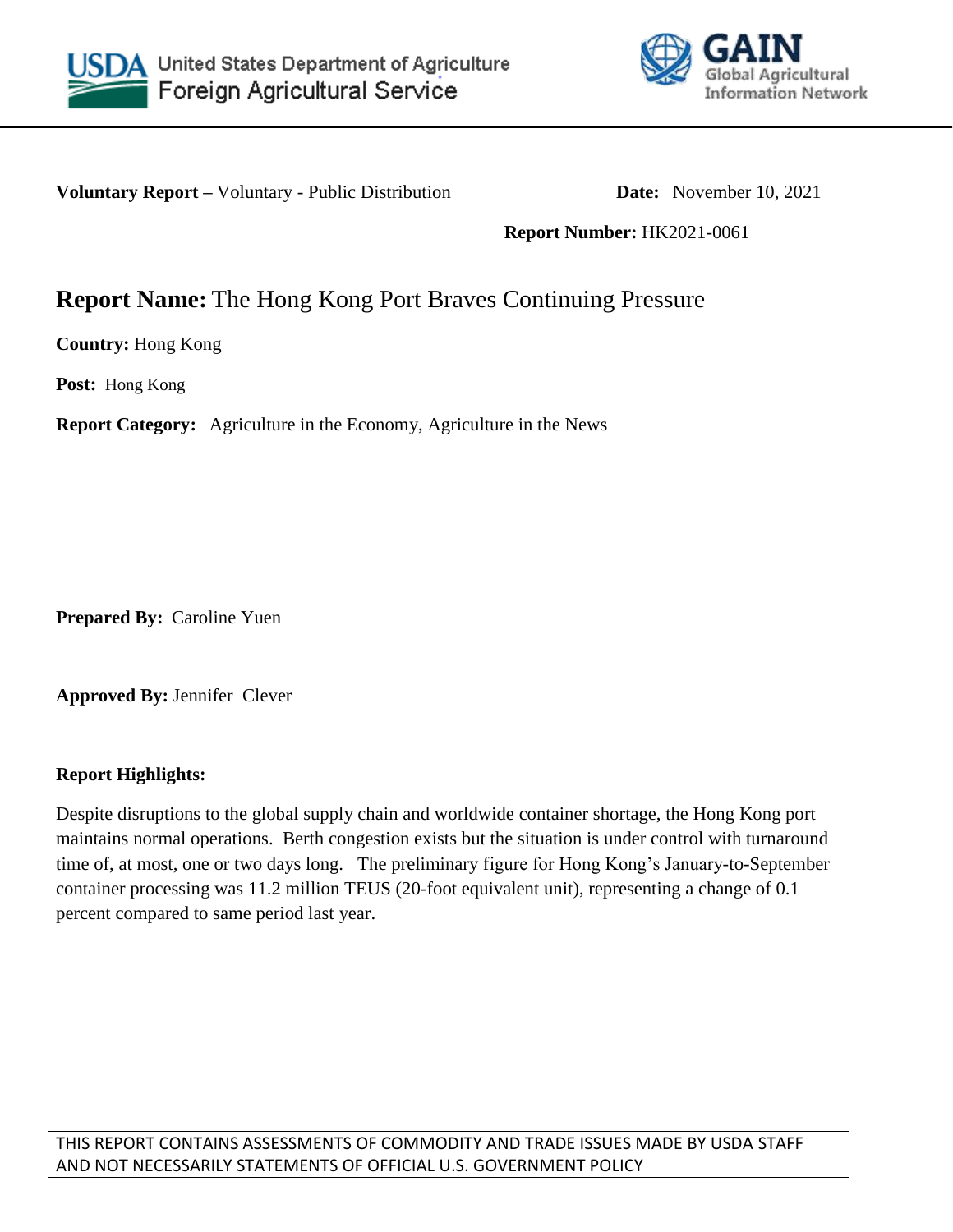This report is an update to the June 2021 [Gain report](https://www.fas.usda.gov/data/hong-kong-hong-kong-ports-respond-shipping-challenges) on Hong Kong's port situation.

Berth congestion occurs in Hong Kong. Given the interwoven links along global logistics chains, any unpredictable changes in one stop of the route impact other stops such as Hong Kong. As a transshipment hub, the port of Hong Kong has a bigger challenge. Containers carrying transshipped goods arriving at the Hong Kong port may need to wait to be loaded on to other shipping lines which have yet to arrive. Sometimes a vessel cannot leave the port on time because it is waiting for inbound containers which are still on their way to Hong Kong. In addition, in October 2021, Hong Kong was hit by two storms which prompted the closing of the port for one day and the rescheduling of many shipping lines. This exacerbated the current backlogs of containers.

According to contacts at the Hong Kong terminal, the possible impact of U.S. ports operating 24 hours a day has not yet translated into improvements in arrival schedules. Hong Kong shipments often must wait three to four weeks for berth space after arriving at U.S. ports. Hong Kong terminal authorities are hearing that some U.S. ports do not have enough trackers, whereas some European ports do not have enough labor. The Shippers' Council chairman told reporters that, at one point, over 90 cargo vessels in the U.S. west coast were waiting for docking. These kinds of delays certainly impact the entire supply chain. In short, container backlogs and vessels waiting for docking space happen in many ports worldwide varying the extent of the impact on the arrival of shipments.

The Hong Kong's port operations remain smooth but under constant pressure to handle containers not arriving to the port on schedule. The contributing factors for the smooth operation include the close cooperation among major terminal operators allowing the most efficient use of shared facilities such as berths and yards. As such, no berth is left idle waiting for containers to arrive. Hong Kong port operates 24 hours, seven days-a-week except during Chinese New Year and extreme bad weather. Hong Kong does not have a shortage of trackers nor labor, as in the case of other ports. In addition, the pandemic numbers are under control with no reported cases within the local community. Currently, Hong Kong does not have lockdown measures which allows workers to work at terminals as usual.

According to the Hong Kong Marine Department, transshipment cargo accounts for about 60 percent of Hong Kong's container processing. Much of these transshipments are associated with shipments to or from China. As such, when the COVID-19 outbreak in southern China in May 2021 prompted serious shipping backlogs there, many vessels were diverted to Hong Kong on ad hoc basis. As a result, in May 2021, the container throughput by ocean vessels calling Hong Kong surged 17 percent compared to 2020 reaching 1,217 million TEUs.

In fact, Hong Kong's port business has flourished in 2021. The efficiency of the Hong Kong port and relatively reliable shipping schedules successfully attracts additional business. Even though the overall transport cost is relatively higher in Hong Kong compared to ports in China, some shippers have switched to use the Hong Kong port because of more reliable shipping schedules. China's severe pandemic measures such as sudden lockdown poses further uncertainties to shipping schedules.

Even with the existing congestion, the turnaround time in Hong Kong's port is, at most, just one to two days long. All the container terminals have normal operation throughout the pandemic.